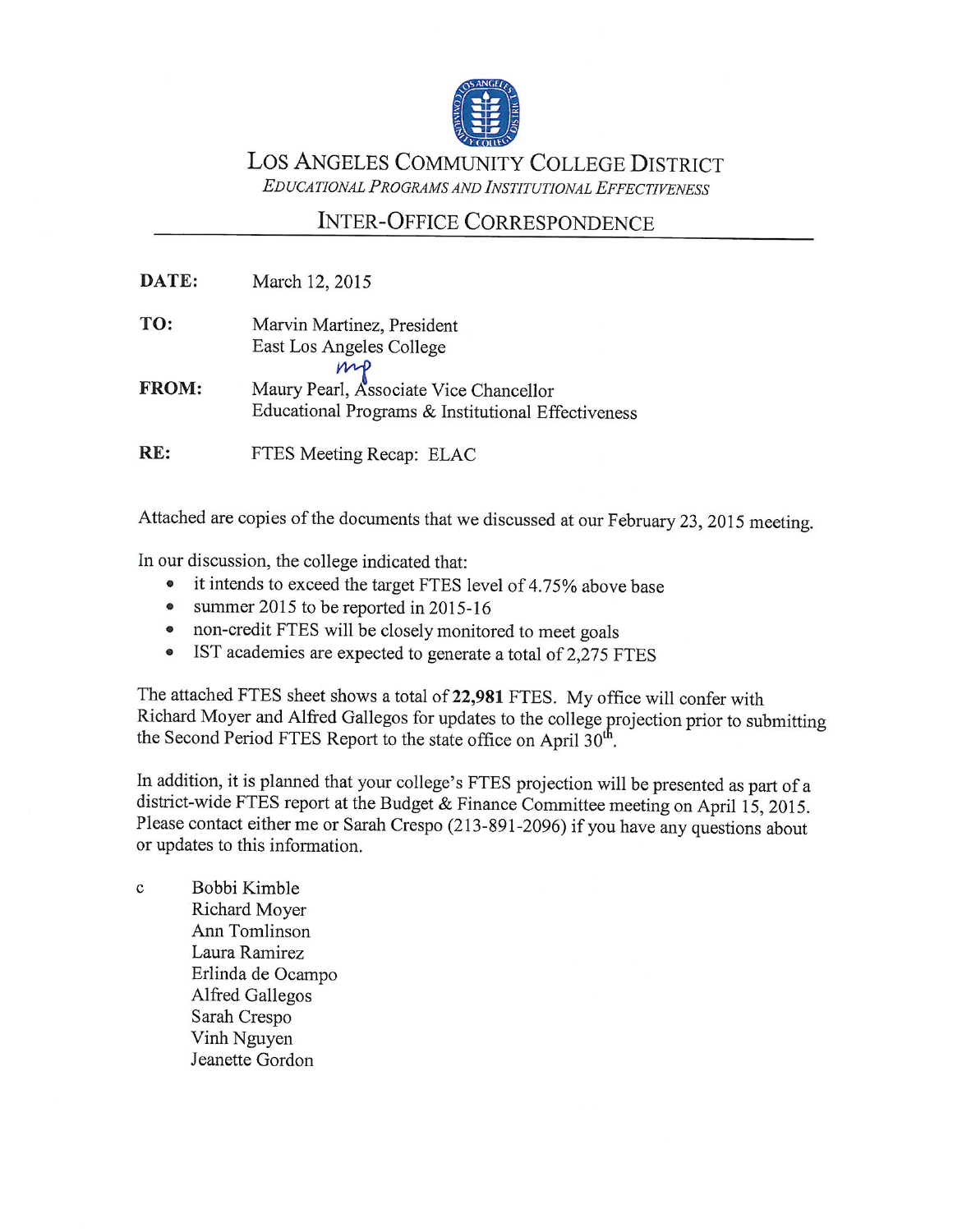|                                                                                                                                                                           |                                     |                     |                      | 2014-15 FTES --FIRST PERIOD REPORT |                      |                            |                           |                   |                      |                 |                             |            |                  |
|---------------------------------------------------------------------------------------------------------------------------------------------------------------------------|-------------------------------------|---------------------|----------------------|------------------------------------|----------------------|----------------------------|---------------------------|-------------------|----------------------|-----------------|-----------------------------|------------|------------------|
|                                                                                                                                                                           |                                     | <b>City</b>         | <u>East</u>          | <b>Harbor</b>                      | <b>Mission</b>       | <b>Pierce</b>              | <b>Southwest</b>          | <u>Trade-Tech</u> | <b>Valley</b>        | <b>West</b>     | ITV                         |            | <u>Total</u>     |
|                                                                                                                                                                           | credit                              | 38                  | 1,854                | 336                                | 300                  | 1,326                      | 174                       | 624               | 84                   | 302             | 72                          |            | 5,110            |
|                                                                                                                                                                           | non-credit<br>enhanced              | 45<br>34            | 64<br>510            | 9                                  | 3<br>3               | 21                         | $\overline{2}$            | 9<br>46           | $\overline{4}$<br>50 | 2<br>$\Omega$   | 0                           |            | 159<br>650       |
| <b>Summer 2014/2</b>                                                                                                                                                      |                                     | 116                 | 2,428                | 345                                | 306                  | 1,348                      | 182                       | 679               | 138                  | 304             | 72                          |            | 5,919            |
|                                                                                                                                                                           | credit                              | 5,567               | 9,485                | 3,416                              | 2,921                | 6,634                      | 2,219                     | 5,345             | 5,588                | 3,090           | 153                         |            | 44,418           |
|                                                                                                                                                                           | non-credit                          | 107                 | 259                  | 34                                 | 51                   | 140                        | 36                        | 37                | 40                   | 150             | 0                           |            | 852              |
| <b>Fall 2014</b>                                                                                                                                                          | enhanced                            | 216<br>5,890        | 231<br>9,976         | 3,450                              | 100<br>3,072         | 6,773                      | 201<br>2,456              | 153<br>5,535      | 287<br>5,914         | 3,240           | 153                         |            | 1,190<br>46,460  |
|                                                                                                                                                                           | credit                              | 868                 | 1,082                | $\Omega$                           | 140                  | 440                        | 405                       | 483               | 543                  | 329             | 0                           |            | 4,290            |
|                                                                                                                                                                           | non-credit                          | 47                  | 86                   | 0                                  | $\Omega$             | 28                         | 9                         | 17                | -7                   | 6               | $\circ$                     |            | 198              |
|                                                                                                                                                                           | enhanced                            | 16                  | 14                   |                                    | $\Omega$             |                            | 20                        | 23                | 47                   |                 |                             |            | 120              |
| Winter 2015                                                                                                                                                               | credit                              | 931<br>5,847        | 1,182<br>9,337       | O<br>3,358                         | 140<br>2,833         | 467<br>6,575               | 434<br>2,074              | 523<br>5,552      | 596<br>6,001         | 335<br>3,092    | 0<br>244                    |            | 4,608<br>44,913  |
|                                                                                                                                                                           | non-credit                          | 182                 | 334                  | 62                                 | 52                   | 138                        | 52                        | 118               | 27                   | 118             | 0                           |            | 1,082            |
|                                                                                                                                                                           | enhanced                            | 341                 | 127                  |                                    | 97                   |                            | 231                       | 105               | 248                  | 3               |                             |            | 1,150            |
| Spring 2015                                                                                                                                                               |                                     | 6,369               | 9,798                | 3,420                              | 2,982                | 6,713                      | 2,357                     | 5,775             | 6,275                | 3,213           | 244                         |            | 47,145           |
|                                                                                                                                                                           | credit<br>non-credit                | 1,157.3<br>$\Omega$ | $\Omega$<br>$\Omega$ | $\circ$                            | $\Omega$<br>$\Omega$ | 0<br>$\Omega$              | 0<br>$\Omega$             | $\Omega$          | 482                  | 172<br>$\Omega$ | $\Omega$                    |            | 1,811            |
|                                                                                                                                                                           | enhanced                            |                     |                      | $\Omega$                           |                      |                            |                           | U                 | $\Omega$             |                 | $\Omega$                    |            |                  |
| Summer 2015/1<br><b>Total 2014-15</b>                                                                                                                                     |                                     | 1,157<br>14,464     | 0<br>23,384          | 0<br>7,215                         | $\mathbf 0$<br>6,500 | 0<br>15,301                | O<br>5,429                | 0<br>12,512       | 482<br>13,405        | 172<br>7,264    | 0<br>469                    |            | 1,811<br>105,943 |
|                                                                                                                                                                           |                                     |                     |                      |                                    |                      |                            |                           |                   |                      |                 |                             |            |                  |
|                                                                                                                                                                           | <b>Total Credit</b>                 | 13,478              | 21,759               | 7,110                              | 6,195                | 14,975                     | 4,872                     | 12,004            | 12,697               | 6,984           | 469                         |            | 100,542          |
| <b>Total Non-Cr Regular</b>                                                                                                                                               |                                     | 380                 | 743                  | 105                                | 105                  | 326                        | 98                        | 180               | 77                   | 276             | $\mathbf{o}$                |            | 2,291            |
| <b>Total Non-Cr Enhanced</b>                                                                                                                                              |                                     | 606.5               | 881.9                | 0.0                                | 200.3                | 0.0                        | 459.0                     | 327.2             | 631.4                | 3.8             |                             |            | 3110.1           |
|                                                                                                                                                                           | <b>Basic Skills Credit</b>          | 842                 | 1,348                | 235                                | 501                  | 692                        | 321                       | 349               | 957                  | 277             |                             |            | 5,522            |
|                                                                                                                                                                           | <b>Basic Skills Non-Credit</b>      | 643.06              | 946                  | 40                                 | 122                  | <sup>o</sup>               | 451                       | 333               | 707                  | 269             |                             |            | 3,512            |
|                                                                                                                                                                           |                                     |                     |                      |                                    |                      |                            | <b>Apportionment FTES</b> |                   |                      |                 |                             |            |                  |
| <b>ITV</b><br>City<br><b>East</b><br><b>Harbor</b><br><b>Mission</b><br>Pierce<br><b>Southwest</b><br>Trade-Tech<br>Valley<br>West<br><u>Total</u><br>2014-15 Funded Base |                                     |                     |                      |                                    |                      |                            |                           |                   |                      |                 |                             |            |                  |
|                                                                                                                                                                           |                                     |                     |                      |                                    |                      |                            |                           |                   |                      |                 |                             |            |                  |
|                                                                                                                                                                           | Credit<br>Non-Credit Reg            | 12947<br>422        | 20429<br>456         | 6608<br>52                         | 5723<br>126          | 13888<br>281               | 4511<br>100               | 11457<br>142      | 12118<br>80          | 6664<br>227     | 441<br>$\Omega$             |            | 94784<br>1886    |
|                                                                                                                                                                           | Non-Credit Enhanced                 | 520                 | 830                  |                                    | 165                  | ∩                          | 416                       | 343               | 579                  |                 | 0                           |            | 2860             |
|                                                                                                                                                                           | Total                               | 13,889              | 21,715               | 6,660                              | 6,013                | 14,169                     | 5,027                     | 11,941            | 12,777               | 6,899           | 441                         |            | 99,531           |
|                                                                                                                                                                           |                                     |                     |                      | 2014-15 FTES with growth of        |                      |                            |                           | 2.75%             |                      |                 |                             | Scenario 1 |                  |
|                                                                                                                                                                           | Credit                              | 13,303              | 20,990               | 6,790                              | 5,880                | 14,270                     | 4,635                     | 11,772            | 12,451               | 6,847           | 453                         |            | 97,391           |
|                                                                                                                                                                           | Non-Credit Reg                      | 434                 | 469                  | 54                                 | 129                  | 289                        | 102                       | 146               | 82                   | 234             | 0                           |            | 1,938            |
|                                                                                                                                                                           | Non-Credit Enhanced                 | 534                 | 853                  | $\cap$                             | 169                  | ∩<br>14,559                | 427                       | 353               | 595                  | R               | $\Omega$<br>453             |            | 2,939            |
|                                                                                                                                                                           | Total<br><b>Credit less target</b>  | 14,271<br>174       | 22,312<br>769        | 6,844<br>320                       | 6,179<br>315         | 705                        | 5,165<br>237              | 12,270<br>233     | 13,128<br>246        | 7,089<br>137    | 16                          |            | 102,268<br>3,152 |
|                                                                                                                                                                           | Non-Cr Reg less target              | (53)                | 274                  | 51                                 | (24)                 | 37                         | (5)                       | 35                | (5)                  | 42.1            | $\Omega$                    |            | 353              |
|                                                                                                                                                                           | Non-Cr Enh less target              | 72                  | 29                   | $\Omega$                           | 31                   | $\Omega$                   | 32 <sub>2</sub>           | (25)              | 36                   | (3.7)           | $\mathbf{o}$                |            | 171              |
|                                                                                                                                                                           |                                     |                     |                      | 2014-15                            | <b>ES</b> with       | growth of                  |                           | 3.75%             |                      |                 |                             | Scenario 2 |                  |
|                                                                                                                                                                           | Credit                              | 13,433              | 21,195               | 6,856                              | 5,937                | 14,408                     | 4,681                     | 11,886            | 12,572               | 6,914           | 457                         |            | 98,339           |
|                                                                                                                                                                           | Non-Credit Req                      | 438                 | 473                  | 54                                 | 131                  | 292                        | 103                       | 147               | 83                   | 236             | $\Omega$                    |            | 1,957            |
|                                                                                                                                                                           | Non-Credit Enhanced<br><b>Total</b> | 540<br>14,410       | 861<br>22,529        | $\mathbf 0$<br>6,910               | 171<br>6,239         | $\mathbf 0$<br>14,700      | 432<br>5,216              | 356<br>12,389     | 601<br>13,256        | 8<br>7,158      | $\mathbf 0$<br>457          |            | 2,967<br>103,263 |
|                                                                                                                                                                           | <b>Credit less target</b>           | 45                  | 564                  | 254                                | 258                  | 567                        | 192                       | 118               | 125                  | 70              | 12                          |            | 2,204            |
|                                                                                                                                                                           | Non-Cr Reg less target              | (58)                | 270                  | 51                                 | (26)                 | 35                         | (6)                       | 34                | (6)                  | 39.9            | $\mathbf{o}$                |            | 334              |
|                                                                                                                                                                           | Non-Cr Enh less target              | 67                  | 21                   | $\mathbf{o}$                       | 30                   | $\mathbf{o}$               | 27                        | (29)              | 30 <sub>2</sub>      | (3.8)           | $\mathbf 0$                 |            | 143              |
|                                                                                                                                                                           |                                     |                     |                      | $2014 - 15$                        |                      | <b>FTES with growth of</b> |                           | 4.75%             |                      |                 |                             | Scenario 3 |                  |
|                                                                                                                                                                           | Credit                              | 13,562              | 21,399               | 6,922<br>55                        | 5,994                | 14,547                     | 4,726                     | 12,001            | 12,693               | 6,981           | 462                         |            | 99,287           |
|                                                                                                                                                                           | Non-Credit Rea                      | 442                 | 478                  | $\Omega$                           | 132<br>172           | 295<br>$\Omega$            | 104                       | 148               | 83                   | 238             | $\mathsf{O}$<br>$\mathbf 0$ |            | 1,976<br>2,996   |
|                                                                                                                                                                           | Non-Credit Enhanced<br>Total        | 545<br>14,549       | 869<br>22,746        | 6,977                              | 6,299                | 14,842                     | 436<br>5,266              | 360<br>12,509     | 607<br>13,383        | 7,227           | 462                         |            | 104,259          |
|                                                                                                                                                                           | <b>Credit less target</b>           | (84)                | 360                  | 188                                | 200                  | 428                        | 147                       | 3                 | 4                    | 4               |                             |            | 1,256            |
|                                                                                                                                                                           | Non-Cr Reg less target              | (62)                | 265                  | 50                                 | (27)                 | 32                         | (7)                       | 32                | (7)                  | 37.6            | $\mathbf 0$                 |            | 315              |
|                                                                                                                                                                           | Non-Cr Enh less target              | 62                  | 13                   | $\mathbf{o}$                       | 28                   | $\mathbf{o}$               | 23                        | (32)              | 25                   | (3.9)           | $\mathbf 0$                 |            | $114$            |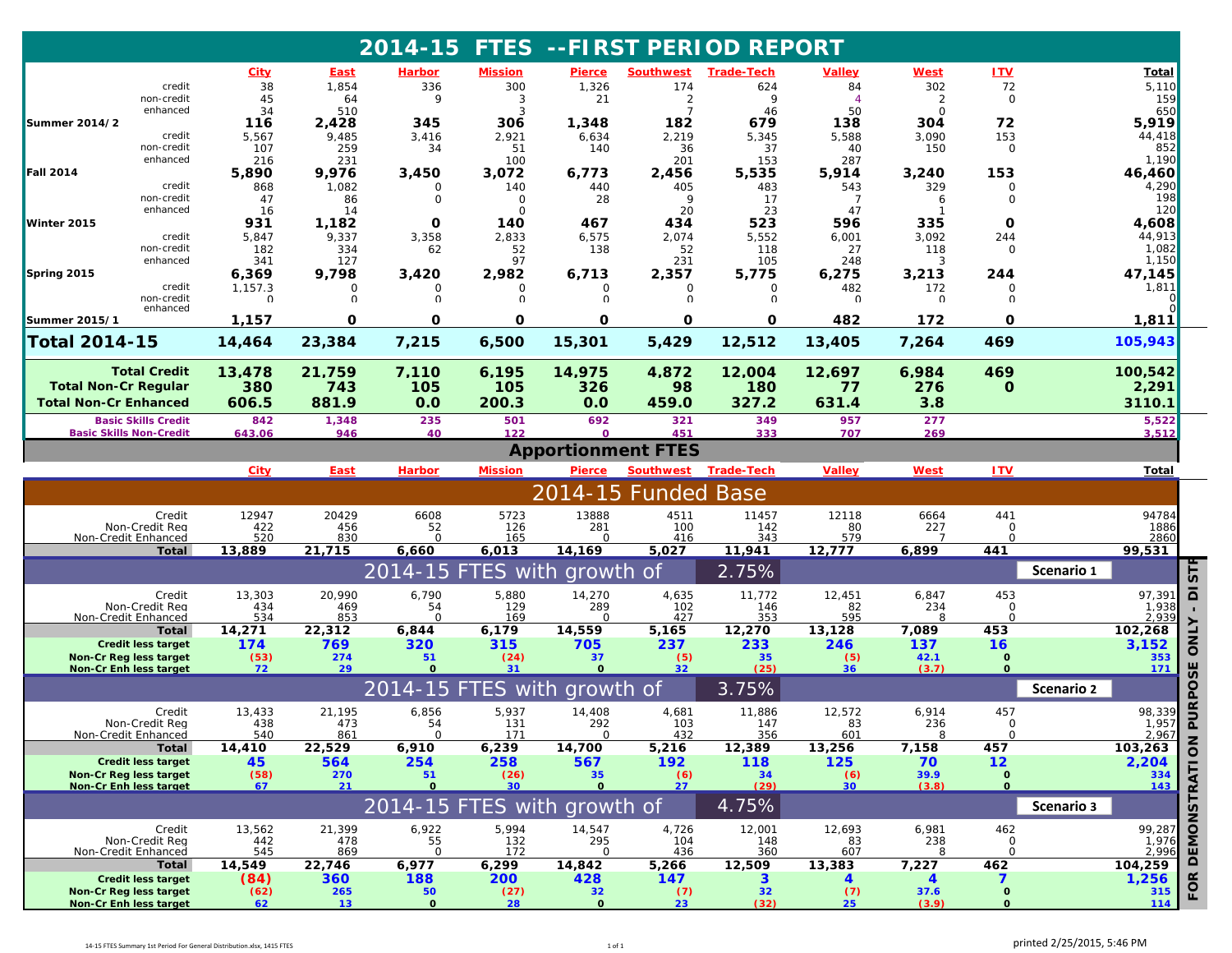## **SPRING 2015: Credit Enrollment Comparison**

|                                      |             | <b>Day</b> |                            |                            |                  |                  |               |               |            |              |              |  |  |
|--------------------------------------|-------------|------------|----------------------------|----------------------------|------------------|------------------|---------------|---------------|------------|--------------|--------------|--|--|
| <b>Census day for</b>                |             |            |                            | Tuesday, February 17, 2015 |                  |                  |               |               |            |              |              |  |  |
| Spring 2015 is<br><b>February 23</b> |             | 8          | Tuesday, February 18, 2014 |                            |                  |                  |               |               |            |              |              |  |  |
|                                      |             |            | Tuesday, February 12, 2013 |                            |                  |                  |               |               |            |              |              |  |  |
|                                      |             |            |                            |                            |                  |                  |               |               |            |              |              |  |  |
| <b>HEADCOUNT</b>                     | <b>City</b> | East       | <b>Harbor</b>              | <b>Mission</b>             | West             | <b>ITV</b>       | <b>Total</b>  |               |            |              |              |  |  |
| Spring 2015                          | 17,507      | 26,233     | 9,729                      | 9,225                      | 19,570           | 6,473            | 13,375        | 17,699        | 9,977      | 939          | 130,727      |  |  |
| Spring 2014                          | 18,954      | 25,093     | 10,275                     | 9,759                      | 19,934           | 7,046            | 14,262        | 17,951        | 10,508     | 1,193        | 134,975      |  |  |
| Spring 2013                          | 17,962      | 26,424     | 9,641                      | 9,152                      | 19,161           | 7,144            | 14,451        | 17,692        | 10,179     | 1,664        | 133,470      |  |  |
| 2015 % of 2014                       | 92%         | 105%       | 95%                        | 95%                        | 98%              | 92%              | 94%           | 99%           | 95%        | 79%          | 97%          |  |  |
| 2015 % of 2013                       | 97%         | 99%        | 101%                       | 101%                       | 102%             | 91%              | 93%           | 100%          | 98%        | 56%          | 98%          |  |  |
|                                      | <b>City</b> |            |                            |                            |                  |                  |               |               |            |              |              |  |  |
| <b>ENROLLMENT</b>                    | East        | Harbor     | <b>Mission</b>             | <b>Pierce</b>              | <b>Southwest</b> | <b>Trade</b>     | <b>Valley</b> | West          | <b>ITV</b> | <b>Total</b> |              |  |  |
| Spring 2015                          | 43,985      | 66,871     | 25,868                     | 21,395                     | 50,233           | 15,218           | 32,128        | 43,010        | 24,383     | 1,233        | 324,324      |  |  |
| Spring 2014                          | 48,462      | 65,558     | 28,112                     | 22,339                     | 51,632           | 16,407           | 34,302        | 43,863        | 25,887     | 1,624        | 338,186      |  |  |
| Spring 2013                          | 47,529      | 68,611     | 26,826                     | 21,952                     | 49,568           | 16,932           | 35,668        | 43,401        | 25,664     | 2,443        | 338,594      |  |  |
| 2015 % of 2014                       | 91%         | 102%       | 92%                        | 96%                        | 97%              | 93%              | 94%           | 98%           | 94%        | 76%          | 96%          |  |  |
| 2015 % of 2013                       | 93%         | 97%        | 96%                        | 97%                        | 101%             | 90%              | 90%           | 99%           | 95%        | 50%          | 96%          |  |  |
|                                      |             |            |                            |                            |                  |                  |               |               |            |              |              |  |  |
| <b>SECTION COUNT</b>                 | <b>City</b> | East       | Harbor                     | <b>Mission</b>             | <b>Pierce</b>    | <b>Southwest</b> | <b>Trade</b>  | <b>Valley</b> | West       | <b>ITV</b>   | <b>Total</b> |  |  |
| Spring 2015                          | 1,469       | 2,186      | 955                        | 614                        | 1,606            | 504              | 1,067         | 1,441         | 787        | 17           | 10,646       |  |  |
| Spring 2014                          | 1,543       | 2,031      | 946                        | 581                        | 1,616            | 484              | 1,071         | 1,429         | 770        | 17           | 10,488       |  |  |
| Spring 2013                          | 1,441       | 1,900      | 830                        | 569                        | 1,452            | 559              | 1,061         | 1,365         | 724        | 18           | 9,919        |  |  |
| 2015 % of 2014                       | 95%         | 108%       | 101%                       | 106%                       | 99%              | 104%             | 100%          | 101%          | 102%       | 100%         | 102%         |  |  |
| 2015 % of 2013                       | 102%        | 115%       | 115%                       | 108%                       | 111%             | 90%              | 101%          | 106%          | 109%       | 94%          | 107%         |  |  |
| <b>Enrollment divided</b>            |             |            |                            |                            |                  |                  |               |               |            |              |              |  |  |
| by Section                           | <b>City</b> | East       | <b>Harbor</b>              | <b>Mission</b>             | <b>Pierce</b>    | <b>Southwest</b> | <b>Trade</b>  | <b>Valley</b> | West       | <b>ITV</b>   | <b>Total</b> |  |  |
| Spring 2015                          | 29.9        | 30.6       | 27.1                       | 34.8                       | 31.3             | 30.2             | 30.1          | 29.8          | 31.0       | 72.5         | 30.5         |  |  |
| Spring 2014                          | 31.4        | 32.3       | 29.7                       | 38.4                       | 32.0             | 33.9             | 32.0          | 30.7          | 33.6       | 95.5         | 32.2         |  |  |
| Spring 2013                          | 33.0        | 36.1       | 32.3                       | 38.6                       | 34.1             | 30.3             | 33.6          | 31.8          | 35.4       | 135.7        | 34.1         |  |  |
| 2015 % of 2014                       | 95%         | 95%        | 91%                        | 91%                        | 98%              | 89%              | 94%           | 97%           | 92%        | 76%          | 94%          |  |  |
| 2015 % of 2013                       | 91%         | 85%        | 84%                        | 90%                        | 92%              | 100%             | 90%           | 94%           | 87%        | 53%          | 89%          |  |  |

*\*Enrollment and Section count: Includes Credit PA, WSCH, DSCH, and Ind Study. Excludes Work Exp, Non-Credit Adult Ed, and Non-Credit Tutoring.*